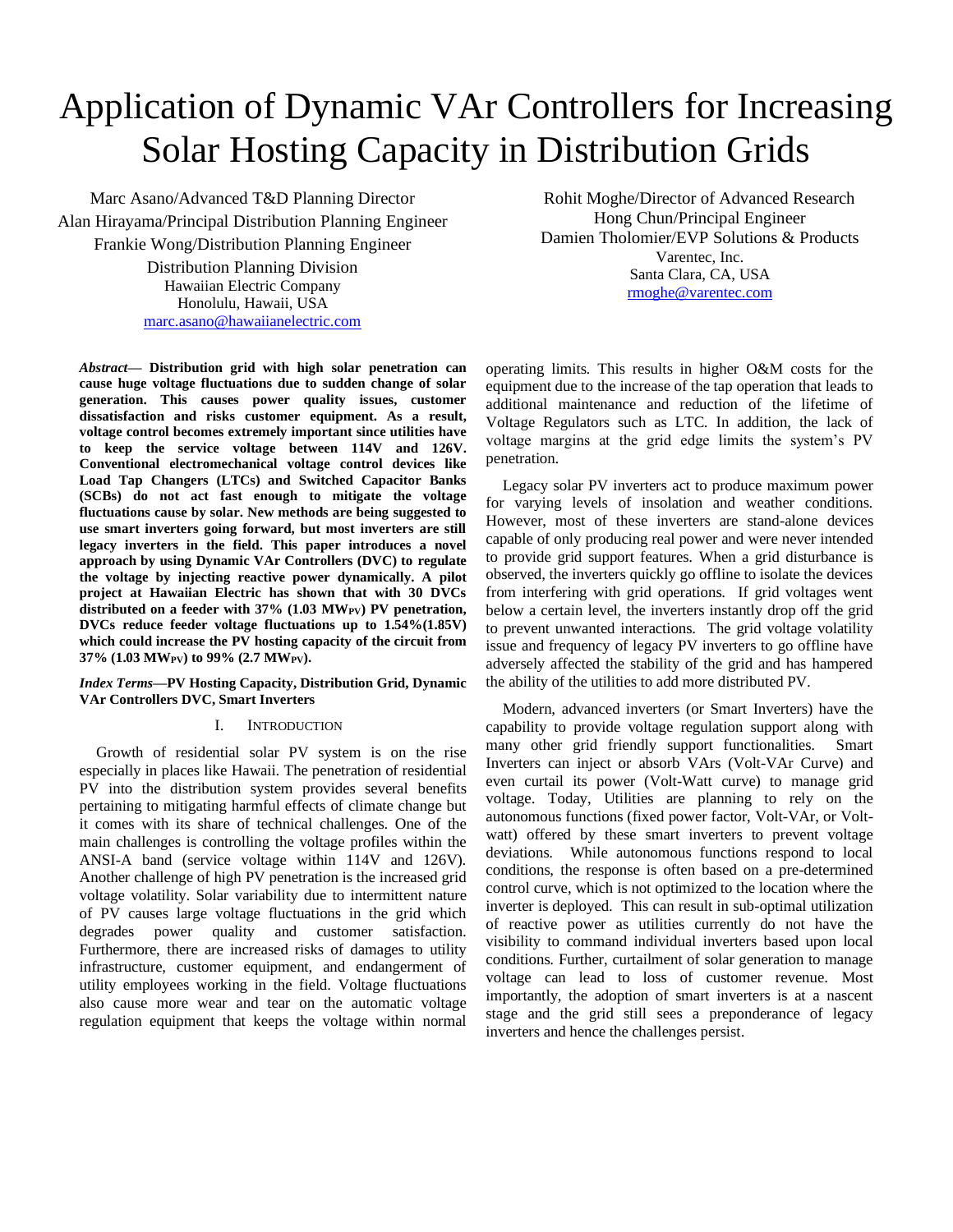In Hawaii, smart inverters are privately owned assets, and utilities do not control where the next "PV or smart inverter" is installed on the grid. Even if the utility may be able to control those assets either directly or via a system aggregator, it will require numerous SCADA, ADMS, DERMS and IED (Intelligent Electronic Device) integration for each individual vendor with associated integration costs to be supported by all utility end-users. Another aspect that needs to be considered is the losses of smart inverters that are typically in the range of 2%-3% which could become a large factor limiting VVO/CVR objectives when the main purpose is to reduce technical losses and energy consumption at the utility endusers.

One of the promising methods to solve the aforementioned challenges of PV penetration is through the deployment of DVCs [\[1\].](#page-4-0) The DVCs are fast-acting power-electronics devices that are installed on the secondary side of a distribution grid, to autonomously sense and regulate voltage with a  $\pm$  0.5% within control range by injecting sub-cycle kVArs (between 0 to 10 kVArs in 1 kVAr increments). Since DVCs are utility owned devices, utility can install the device anywhere to manage voltage problems. Most importantly, unlike the smart inverter, DVCs can manage voltage without curtailing solar generation.

Hawaiian Electric Company and Sentient Energy, Inc. have a strategic partnership to validate the performance of DVCs for ensuring grid reliability and efficiency while allowing more private rooftop solar systems to be added to island grids. The first pilot project is completed in 2017 and the test result shows that the DVCs solution doubles the pilot substation'[s P](#page-4-1)[V ho](#page-4-2)sting capacity [2][3].

This paper shows the result of the second pilot project, where Sentient Energy and Hawaiian Electric address the voltage issues at a 12.47 kV distribution substation located in South East Oahu Island. This substation has more than 37% of PV penetration (1.03MW rooftop solar generation) and 30 DVC devices are deployed on one circuit. This paper will demonstrate how DVCs could help to reduce voltage fluctuation and control the secondary voltage of the system to within the ANSI compliance. The field results show that DVCs support and improve the voltage at low voltage nodes on the system and provide extra 1.54% of lower voltage margin which allows the LTC center band to reduce. This creates extra upper voltage margin for the entire feeder and allow more rooftop solar installation without causing overvoltage issues to the system.

The load and voltage profile of the circuit model is fine tuned to match the field result. Sentient Energy used their proprietary PV hosting module to simulate the circuit model with different worse case scenarios considering all possible load and solar conditions. The result of the simulation study shows that with the extra 1.54% voltage margin provided by DVCs, the solar hosting capacity of the substation can be increased from 37% (1.03MW ) to 99% (2.70MW).

# II. DYNAMIC VAR CONTROLLERS (DVC)

Smart inverters with Volt-VAr or Volt-Watt control may help resolve some the voltage issues caused by high PV penetration. However, smart inverter cannot address the impact of legacy inverter. In order to increase the hosting capacity of the circuit, a new solution on the distribution system is required. Deploying the grid-connected DVCs is one of the promising methods to extend the functionality of the smart inverters.

DVCs are utility-owned equipment that closely regulate the local voltage (on the secondary side) and system voltage (on the primary side). DVCs are shunt connected on the secondary side of the service transformer  $(208V - 240V - 168V)$ 277V) and are usually single-phase but can be designed to install on a three-phase transformer as well. The tight voltage control is achieved by injecting VArs when the sensed voltage falls beneath a configurable Set-Point and VArs is removed if the voltage exceeds the configurable Set-Point.

A swarm of these DVC devices can be operated with a single broadcast of voltage Set-Point via a supervisory control system, requiring no peer-to-peer communication to achieve multiple control objectives at feeder level. These DVCs devices act in unison through a local intelligent algorithm programmed into each device that prevents infighting. The collective action of the swarm of devices result in taming the grid into a well-behaved system to unlock a simple grid-edge VVO/CVR scheme that increase system efficiency, provides feeder level dynamic VAr control [\[4\]](#page-4-3) and finally support the penetration of solar PV by tapping down the LTC Set-Point [\[5\].](#page-4-4) The DVCs can communicate through cellular or mesh radio and managed by a supervisory control system. This supervisory control system performs secure data collection and management, visualization and analytics, overthe air upgrade and control of the entire swarm of DVCs devices. The supervisory control system can be either deployed behind the utility firewall on utility premises to ensure cyber security or hosted in the cloud. This software control system can also communicate with enterprise system such as ADMS.

Despite having several benefits over conventional solutions, DVC technology has its constraints. While DVCs can be built to absorb VArs to reduce voltage directly, this is usually more costly, so most cost-effective DVC solutions can only inject VArs. Second, DVCs rely on system impedance (service transformer impedance, upstream line impedance, etc) to have impact the supported voltage. Finally, although it has been shown that DVCs provide 1%-3 feeder-wide voltage improvement, the voltage control it offers is system-dependent as a shunt-connected technology. However, cost-benefit analysis has shown that the technology's benefits are far outsmarting the limitations [\[4\].](#page-4-3)

## III. OAHU PILOT PROJECT RESULTS

Hawaiian Electric and Sentient Energy, Inc. carried out a pilot inSouth East O'ahu to confirm the performance of DVC technology in order to mitigate voltage problems, thus allowing the Hawaiian Electric distribution circuit to include more private rooftop solar systems.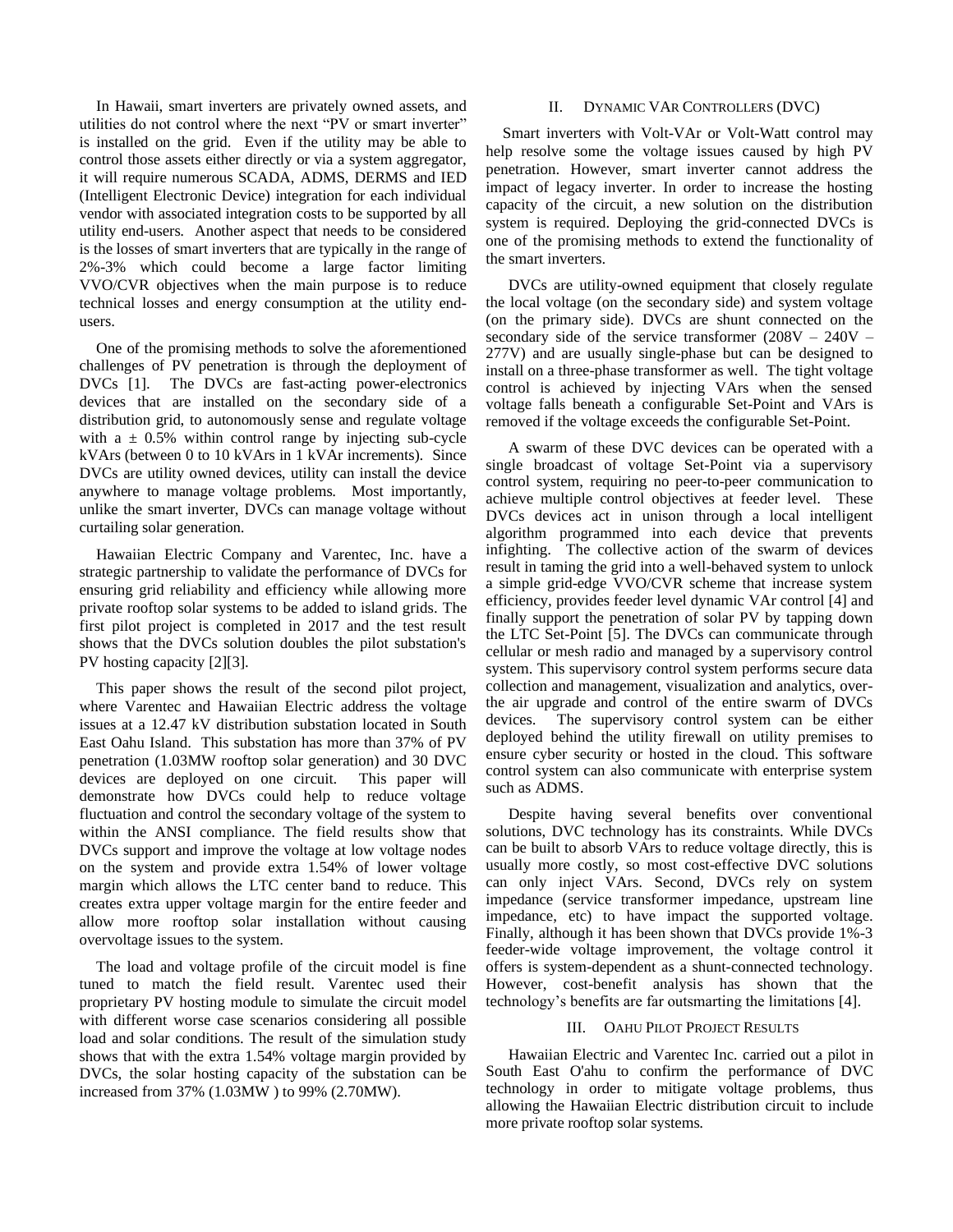## *A. Feeder Specifications*

The pilot substation has one feeder whose nominal voltage is 12.47 kV (L-L) with eight single-phase step-down transformers  $(7.2 \text{ kV} / 2.4 \text{ kV})$ . The feeder at the substation is controlled by the LTC. The specification of the feeder is shown in TABLE I. The substation has 1.03 MW of PV installed. [Figure 1.](#page-2-0) shows the location of the PV and DVC deployment on the feeder. 26 percent of the distribution transformers are connected to solar panels.

TABLE I. FEEDER SPECIFICATIONS **Type of Circuit Length (Miles) Peak MW Installed PV (MW)** Residential 3.69 2.75 1.03

Based on engineering study, the DVC locations are determined to optimize the voltage profile of the circuit. The engineering study considers the deployment of one DVC (rated at 10 kVAr) in a transformer rated below 50 kVA, two DVCs in anything above 50 kVA and less than 100 kVA. In total, 30 DVCs are deployed according to the analysis (8 in Phase A, 17 in Phase B and 5 in Phase C).



<span id="page-2-0"></span>Figure 1. Circuit Diagram of Substation location, PV Locations, DVC locations, PQ Meters and primary step-down transformers (7.2 kV / 2.4 kV)

Substation LTC uses a line drop compensator (LDC) to control the voltage levels for the feeder. The LTC control is gang operated and regulates voltage using phase A voltage. The LTC centerband Set-Point  $= 121V$  and the line drop compensation (LDC) settings are enabled (R=3 and X=3) to prevent overvoltage problems caused by high daytime PV penetration and under-voltage problems caused by nighttime peak load.

## *B. Evaluation Measurement and Validtaion (EM&V)*

Depending on the loading and the PV power output on the feeder, the LTC voltage changes regularly with LDC enabled. In order to maximize benefits, it is important to coordinate or synchronize the LTC Set-Point with DVCs when operating with DVC devices on the system. The DVCs are programmed via the supervisory control system to have two different voltage Set Point (day time Set-Point = 120V, night time Set-Point = 122V) to match the change of LTC voltage.



Figure 2. DVC Local Voltage Support (one node)

<span id="page-2-1"></span>[Figure 2.](#page-2-1) illustrates how the DVC solution reduces the voltage volatility and increases the solar hosting capacity of the system

- 1. System voltage without DVCs shows high voltage fluctuation
- 2. With DVCs enabled, it reduces the system voltage fluctuation and provide extra lower voltage margin
- 3. With the extra lower voltage margin provided by the DVC solution, it allows the system to permanently reduce its LTC Set-Point, which gives the system extra upper voltage headroom to install more solar PV

[Figure 3. s](#page-2-2)hows voltage measurement from all 30 DVC devices for a DAY ON / OFF test over 3 weeks. The minimum voltage improved from 114.1V to 115.95 V (1.85V improvement) when DVCs were engaged. Furthermore, DVCs not only improve the voltage at the DVC locations, but behave in unison to enhance the voltage of the entire circuit. This is proved through the transformer sensors installed at 8 transformer location for tracking the secondary voltage of service transformers where most of these locations do not have DVCs (7 out of 8 do not have DVCs). Even these locations see a voltage rise of 1.75V validating the swarm effect created by the DVCs, which helps to reduce the overall circuit voltage (se[e Figure 4. \)](#page-3-0).



<span id="page-2-2"></span>Figure 3. DVCs Voltage during ON/OFF Testing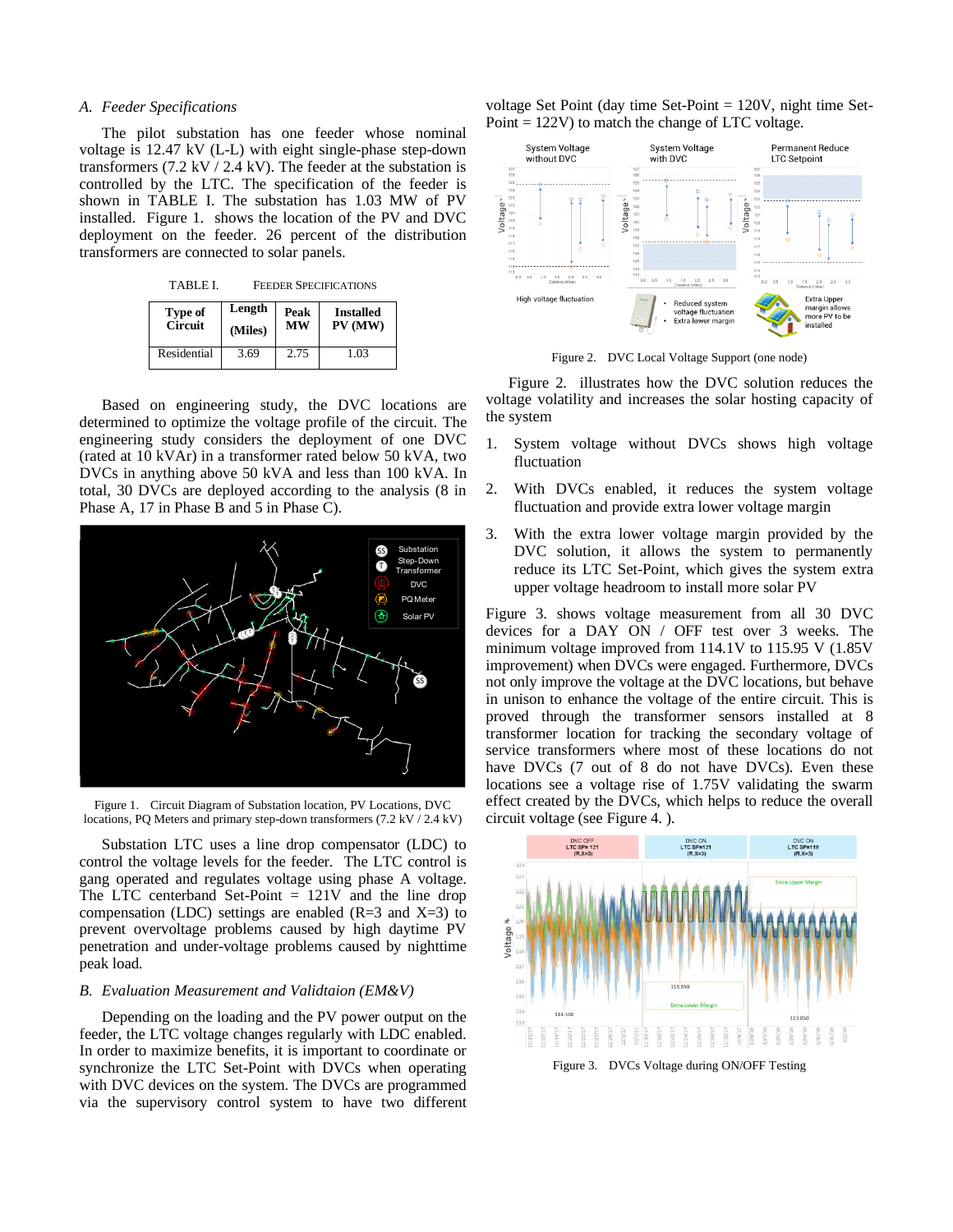

<span id="page-3-0"></span>Figure 4. Voltage from other transformer sensors where DVCs are not deployed during ON/OFF Testing

[Figure 4. v](#page-3-0)alidates the capability of DVCs supporting low voltage nodes and providing the system with an additional lower voltage margin. This allows the utility to decrease the LTC's Set-Point and provide additional upper voltage margin to host more rooftop PV.

## *C. PV Hosting Simulation Results*

One of the primary objectives for this project was to compute the increase in PV hosting capacity that can be achieved with the DVCs solution. Further, another objective was to recommend the associated settings of both LTC and DVCs required to achieve this increase in hosting capacity. The field testing validates that the LTC center-band can be lowered in coordination with DVC without causing any low voltage violations, thus creating upper voltage headroom for hosting more PV. However, the estimation of the increase in PV hosting capacity needed to be performed with simulations in Synergi. Sentient Energy used their proprietary PV Hosting Module for performing this study. The load and voltage profile of the Synergi model is fine tuned to match the field measurement, where the substation PQ flow is within +/-3% error, the voltage at the DVC and PQ meter locations is w[ithin error o](#page-3-1)f  $+/-1V$ , Figure 5. shows that the voltage profile of the tuned model matches very well with the voltage profile of the DVC field measurement.



<span id="page-3-1"></span>Figure 5. Voltage profile of the Original Model vs Tuned Model vs DVC Voltage Measurements

The simulation study calculates the system voltage volatility based on three worst case scenarios:

- 1. Day Time Min Load (max PV with day time minimum load)
- 2. Day Time Peak Load (max PV with day time peak load)
- 3. Night Time Peak Load (night time peak load with no PV)

[Figure 6. s](#page-3-2)hows the voltage volatility of the circuit without DVCs (9.1V) and [Figure 7. s](#page-3-3)hows the voltage volatility of the circuit with DVCs (7V), the simulation results matches up with the field results closely.



<span id="page-3-2"></span>



<span id="page-3-3"></span>Figure 7. Synergi simulation: System Voltage Volatility with DVC enabled

The PV hosting simulation results for two different LTC settings are shown in [Figure 8. A](#page-4-5)s the result is estimated at the secondary of transformer terminals a threshold of 8V (assuming +/-2V drop/rise on secondary conductors) is taken as the limit. If the voltage volatility crosses this limit, the level of PV penetration is deemed the hosting capacity of the system. With an R, X setting of 6, 6, it is shown that without DVCs the PV hosting capacity is 37%, while with DVCs the PV hosting capacity is increased to 99% (increase in installed PV MW from 1.03MW to 2.70 MW).